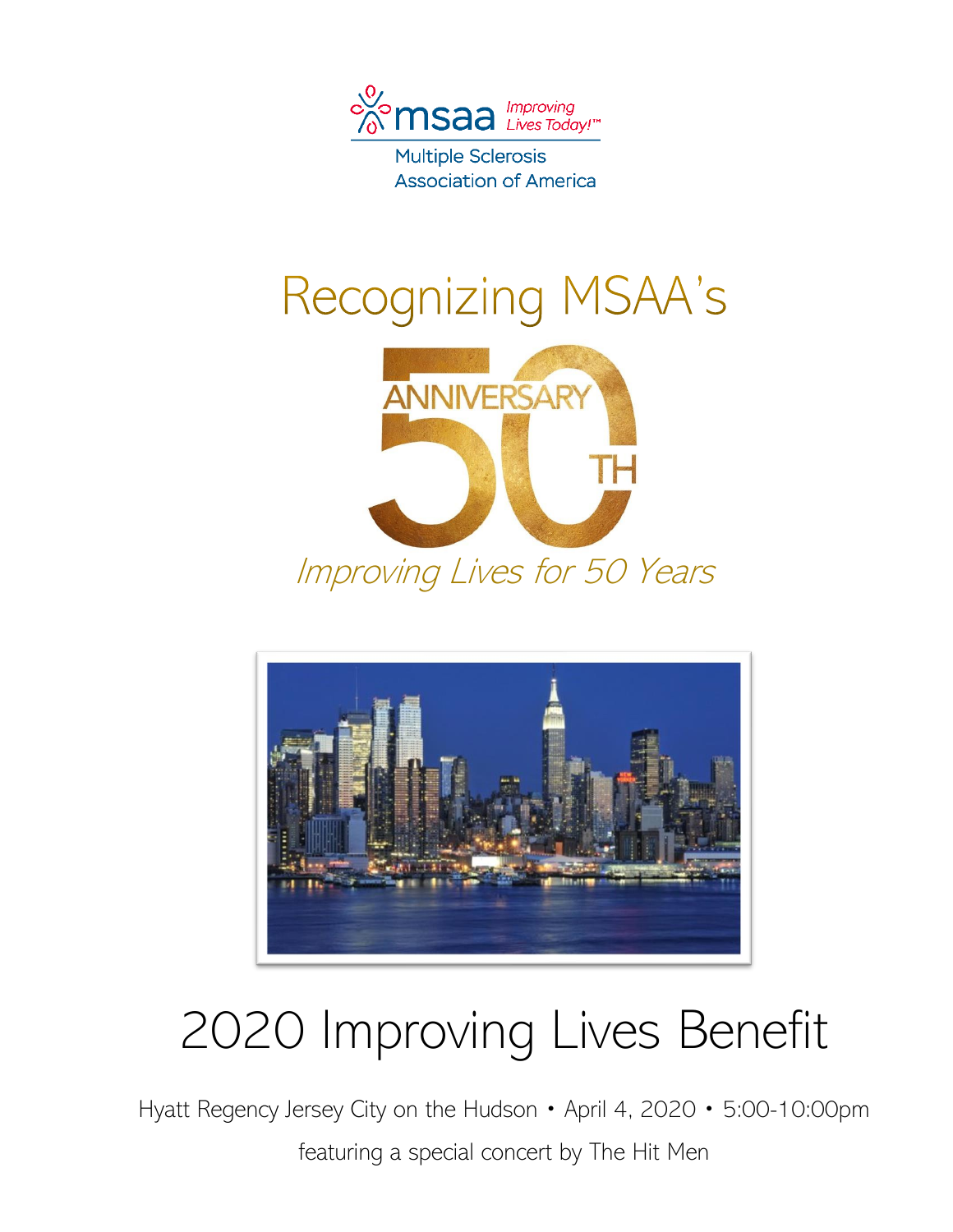### **About MSAA**

The Multiple Sclerosis Association of America (MSAA) has been a leading resource for the entire MS community, improving lives through vital services and support for 50 years. MSAA provides free programs and services to individuals with multiple sclerosis and their families. Programs include a Helpline with trained specialists; award-winning educational videos and publications, including MSAA's magazine, *The Motivator*; safety and mobility equipment distribution; cooling accessories for heatsensitive individuals; educational programs held across the country; MRI funding; and a Lending Library, among other services.

MSAA's 50th Anniversary marks the commitment of MSAA staff, volunteers, and supporters to the organization's mission. MSAA continues to be steadfast in addressing the needs of people affected by MS, and remains dedicated to serving as a reliable and responsive resource throughout one's journey with multiple sclerosis.

This event will include a benefit dinner, presentation, concert by The Hit Men, and a dessert reception.



### **About the Band**

**The Hit Men** are legendary musicians and singers who, throughout the 1960s, 70s, 80s, and 90s, toured and recorded with some of the biggest names in the music business - huge stars from Frankie Valli and Carly Simon, to Tommy James, Carole King, Cat Stevens, Jim Croce, Cheap Trick, Elton John, Paul McCartney, Barry Manilow, Rod Stewart, Blood Sweat & Tears, and many, many more. They are the actual artists who helped rocket many songs to the top of the Billboard charts.

The Hit Men's credentials, showmanship, and sheer talent are unmatched by any other group in modern music. They deliver sizzling shows that combine hit after hit after hit with videos and reminiscences born from their witnessing and making musical history.



## **About the Venue**

Hyatt Regency Jersey City on the Hudson combines breathtaking views, exceptional dining, and the energy of New York City with the tranquility of the waterfront.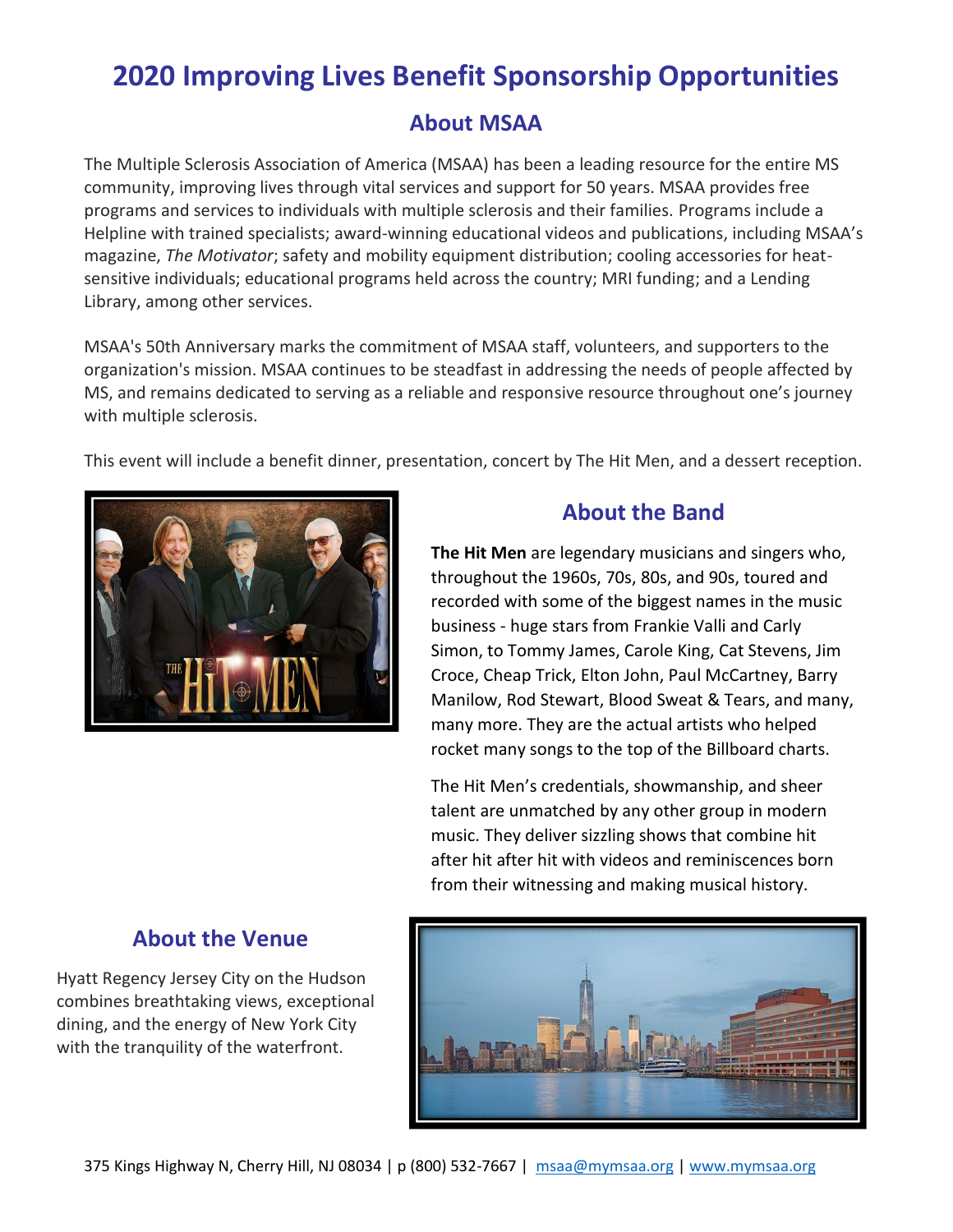#### **50th ANNIVERSARY PRESENTING SPONSOR (1 available) \$45,000**

- Exclusive presenting sponsorship; "MSAA's 50<sup>th</sup> Anniversary Improving Lives Benefit with presenting sponsor (Company Name)" to appear on all promotional materials and in media outreach
- 20 tickets to Benefit dinner with premium placement
- 20 tickets to The Hit Men concert with premium seating
- Full page, 4-color ad in the Tribute Journal and on  $\mathbb{R}$  sen
- Special acknowledgement from the podium during the welcome
- Speaking opportunity during program
- Company recognition plaque with sponsor thip
- Photo opportunity with **konore**s and band members
- Company logo included on the event website
- Featured company named listing on event invitation
- Sponsor ecognition prominently displayed at the Benefit dinner
- Product sompling/materials featured at information table
- Acknowledgment in MSAA's Annual Report
- Special recognition in print and digital media campaign for MSAA's 50<sup>th</sup> anniversary

#### **PLATINUM SPONSOR \$30,000**

- Sponsor logo will appear on promotional materials and in media outreach
- 15 tickets to Benefit dinner, preferred placement
- 15 tickets to The Hit Men concert with preferred seating
- Full page, 4-color ad in the Tribute Journal and on screen
- Special acknowledgement from the podium during the welcome
- Company recognition plaque with sponsorship level
- Photo opportunity with honorees and band members
- Company logo included on the event website
- Featured company name listing on event invitation
- Sponsor recognition prominently displayed at the Benefit dinner
- Product sampling/materials featured at information table
- Acknowledgment in MSAA's Annual Report

#### **GOLD SPONSOR** \$20,000

- 10 tickets to Benefit dinner, preferred placement
- 10 tickets to The Hit Men concert with preferred seating
- Full page, 4-color ad in the Tribute Journal and on screen
- Company logo included on the event website and auction website
- Sponsor recognition prominently displayed at the Benefit dinner
- Product sampling/materials featured at information table
- Acknowledgment in MSAA's Annual Report

For more information on registration or sponsorship opportunities, contact Jen Gaynor, Manager of Special Events at (800) 532-7667 x161 or [jgaynor@mymsaa.org.](mailto:jgaynor@mymsaa.org)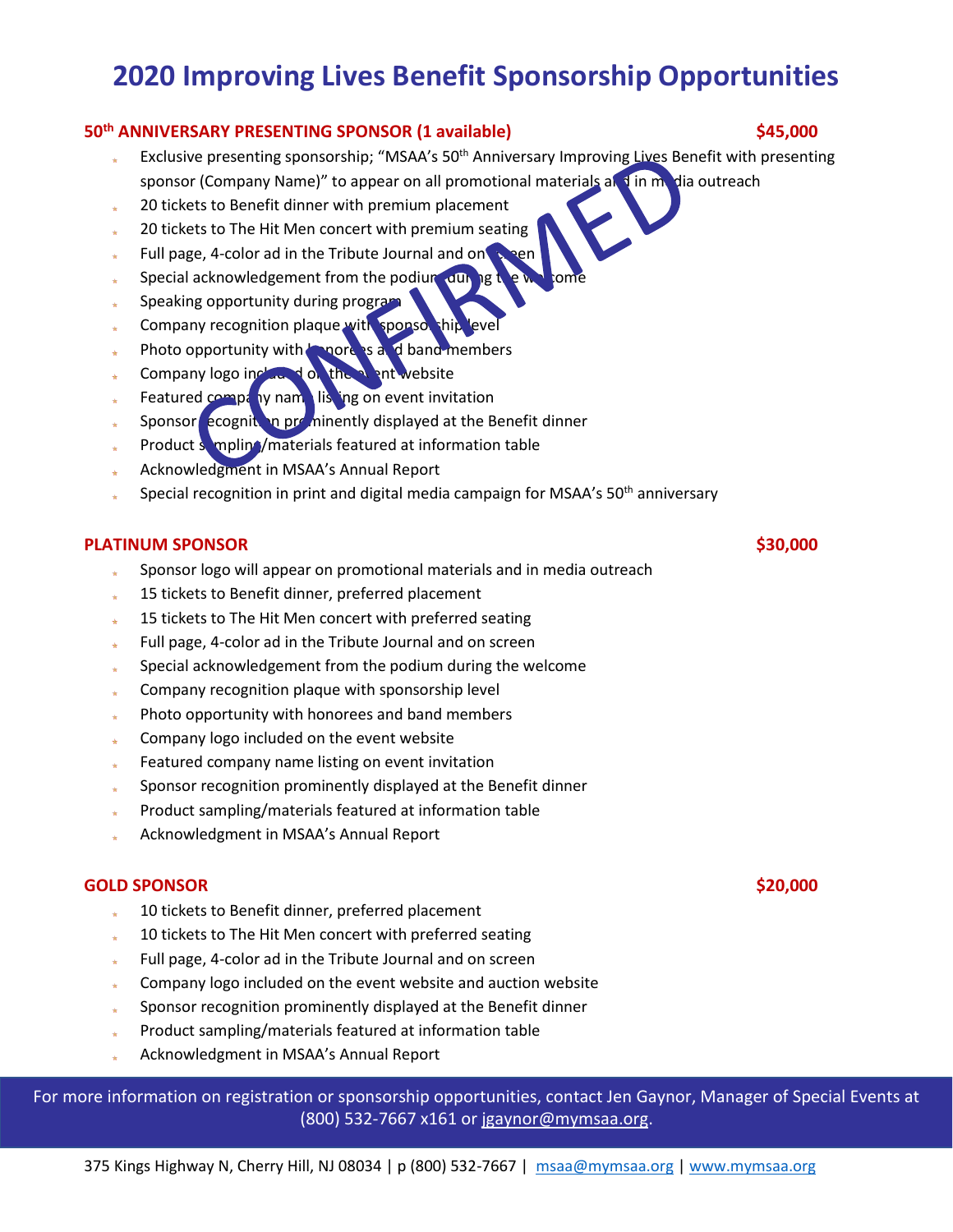| <b>SILVER SPONSOR</b>                                                                               | \$15,000 |
|-----------------------------------------------------------------------------------------------------|----------|
| 10 tickets to Benefit dinner                                                                        |          |
| 10 general admission tickets to The Hit Men concert                                                 |          |
| Half page, full color ad in the Tribute Journal and on screen                                       |          |
| Company logo included on the event website                                                          |          |
| Sponsor recognition prominently displayed at the Benefit dinner                                     |          |
| Product sampling/materials featured at information table                                            |          |
| Acknowledgment in MSAA's Annual Report                                                              |          |
| <b>BRONZE SPONSOR</b>                                                                               | \$7,500  |
| 6 tickets to Benefit dinner                                                                         |          |
| 6 general admission tickets to The Hit Men concert                                                  |          |
| Quarter page, full color ad in the Tribute Journal and on screen                                    |          |
| Company logo included on the event website                                                          |          |
| Product sampling/materials featured at information table                                            |          |
| Acknowledgment in MSAA's Annual Report                                                              |          |
| S general admission tickets to The Hit Men Totter<br><b>DESSERT RECEPTION SPONSOR (1 available)</b> | \$5,000  |
|                                                                                                     |          |
|                                                                                                     |          |
|                                                                                                     |          |
| Company name listing maluled on the event website                                                   |          |
| Sponsor recognition prom he tly displayed at the dessert reception                                  |          |
| Acknowledgm nt in MSAA's Annual Report                                                              |          |
| <b>CLIENT ATTENDEE SPONSOR</b>                                                                      | \$3,500  |
| Your sponsorship helps underwrite the costs for people affected by MS to attend this event          |          |
| 4 tickets to Benefit dinner<br>$\dot{\pi}$                                                          |          |
| 4 general admission tickets to The Hit Men concert<br>$\ddot{\phantom{1}}$                          |          |
| Quarter page, full color ad in the Tribute Journal and on screen                                    |          |
| Company name listing included on the event website                                                  |          |
| Acknowledgment in MSAA's Annual Report                                                              |          |

For more information on registration or sponsorship opportunities, contact Jen Gaynor, Manager of Special Events at (800) 532-7667 x161 or [jgaynor@mymsaa.org.](mailto:jgaynor@mymsaa.org)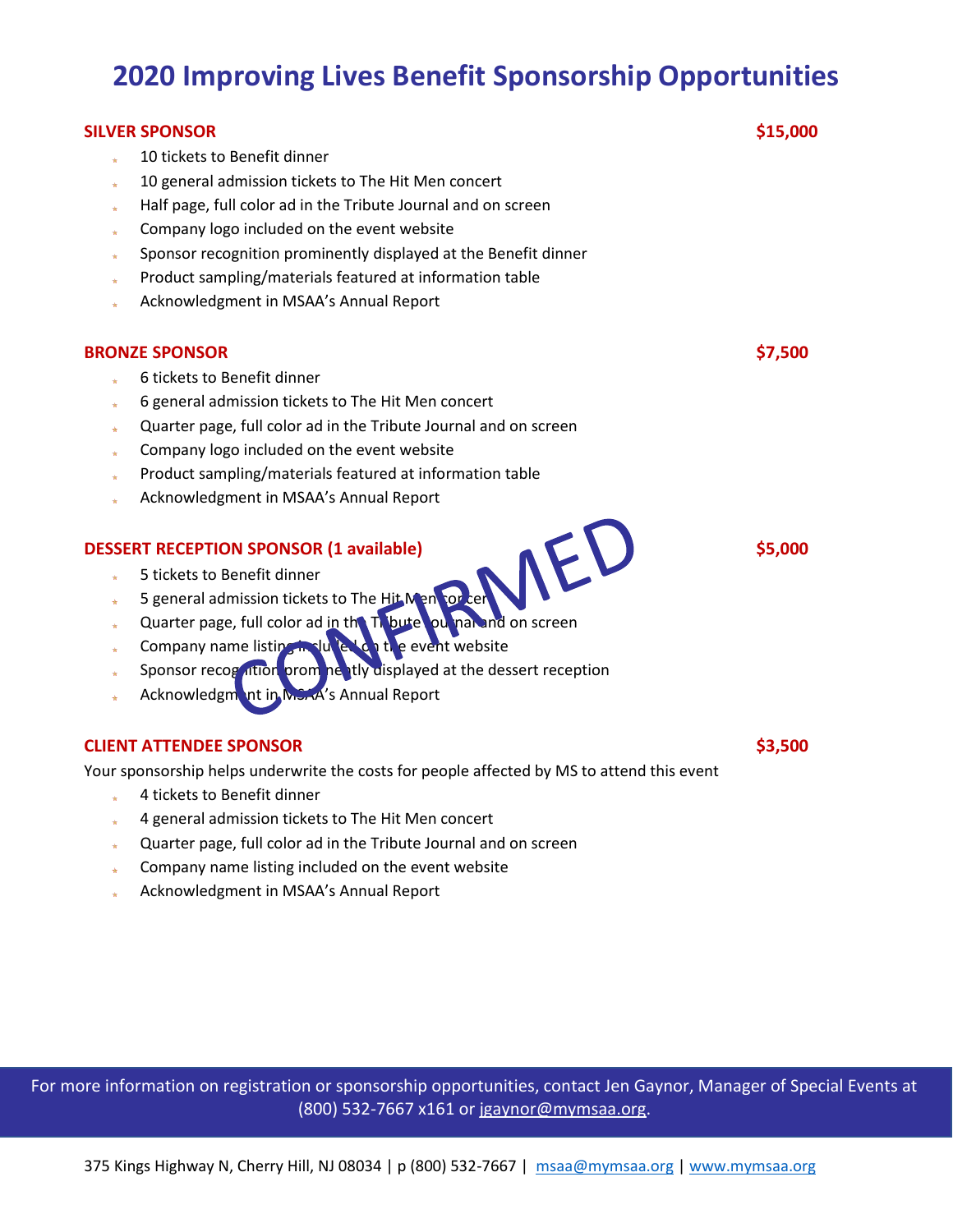## **MSAA SUPPORTER \$2,500** 3 tickets to Benefit dinner 3 general admission tickets to The Hit Men concert Company name listing in the Tribute Journal and on screen Company name listing included on the event website Acknowledgment in MSAA's Annual Report **FAVOR SPONSOR** \$2,500 2 tickets to Benefit dinner 2 general admission tickets to The Company name listing in the Tribute Journal and on screen Company name listing included on the event website Recognition on fa Acknowledgment in MSAA's Annual Report **CENTERPIECE SPONSOR** \$2,500 2 tickets to Benefit dinner 2 general admission tickets to The Company name listing in the Tribute Journal and on screen Company name listing in clu and on the event website Recognition on ce Acknowledgment in MSAA's Annual Report **PHOTOGRAPHER SPONSOR (1 available) \$2,500** 2 tickets to Benefit dinner 2 general admission tickets to The Hit Men concert Company name listing in the Tribute Journal and on screen Company name listing included on the event website Recognition in cocktail and dinner area Acknowledgment in MSAA's Annual Report **ATTENDEE \$375** 1 ticket to Improving Lives Benefit and The Hit Men concert **\*Early bird rate \$325 until September 1, 2019 CONCERT ONLY (limited quantity available) \$55** 1 ticket to The Hit Men concert only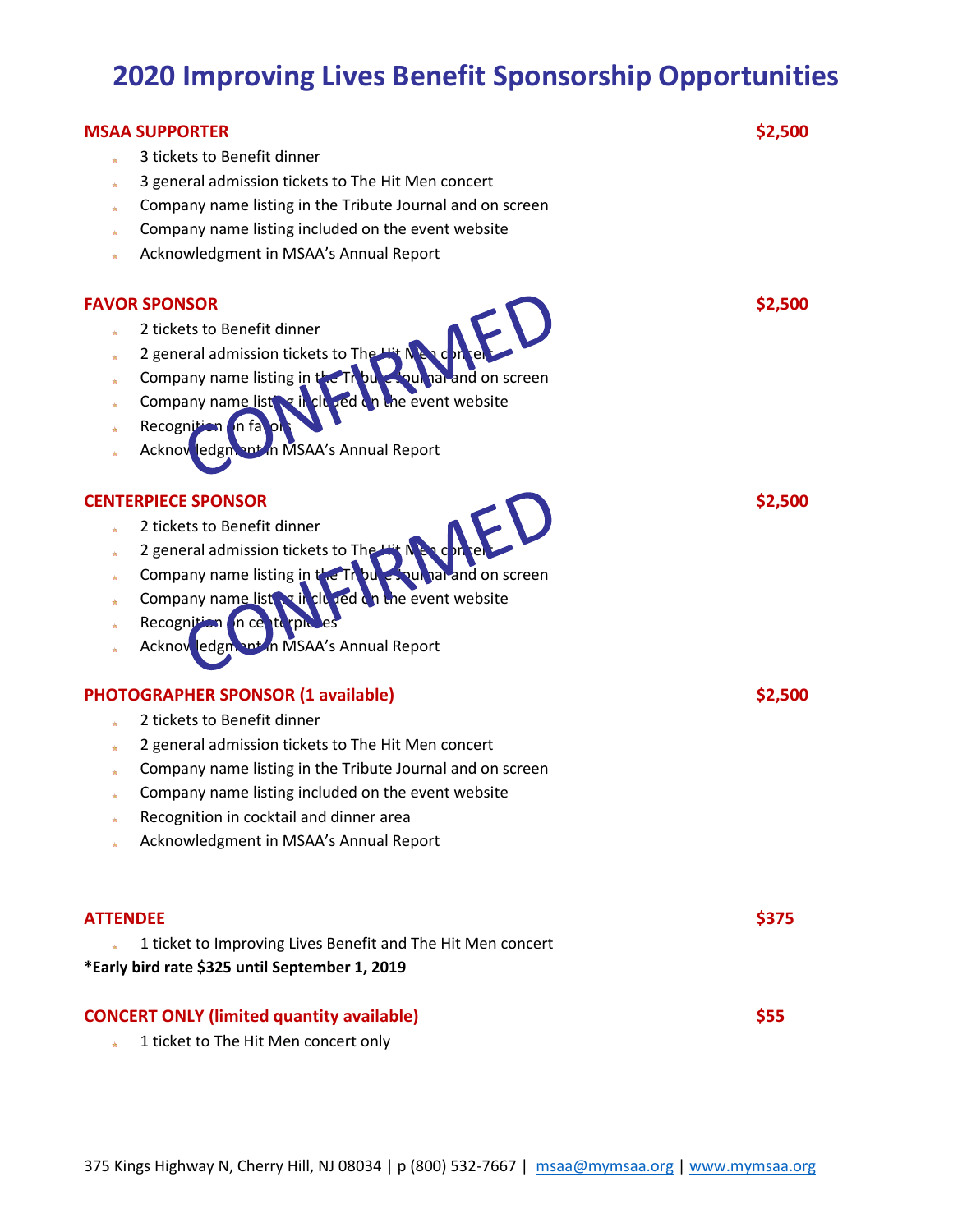#### **TRIBUTE JOURNAL ADS**

| <b>FULL PAGE AD</b>          |       |  |  |
|------------------------------|-------|--|--|
| Full color<br>$\frac{1}{N}$  |       |  |  |
| 5"w X 8"h<br>$\frac{1}{2}$   |       |  |  |
| <b>HALF PAGE AD</b>          | \$500 |  |  |
| Full color<br>$\pm$          |       |  |  |
| 5"w X 4"h<br>÷.              |       |  |  |
| <b>QUARTER PAGE AD</b>       | \$250 |  |  |
| Full color<br>$\mathbf{r}$   |       |  |  |
| 2 1/2"w X 4"h<br>$\Phi^{-1}$ |       |  |  |
| <b>NAME LISTING ONLY</b>     | \$100 |  |  |

**For graphic ads, EPS is the preferred format, however PDF, JPEG, & TIF are acceptable. Journal will be 5 ½" X 8 ½" inches. Tribute ads vary based on placement in Tribute Journal and color (if graphic).**

**DEADLINE FOR ALL AD SUBMISSIONS IS 3/20/20. IF NO AD IS SUBMITTED BY DEADLINE MSAA WILL CREATE A GENERIC AD IN PLACE.**

For more information on registration or sponsorship opportunities, contact Jen Gaynor, Manager of Special Events at (800) 532-7667 x161 or [jgaynor@mymsaa.org.](mailto:jgaynor@mymsaa.org) (800) 532-7667 x161 or [jgaynor@mymsaa.org.](mailto:jgaynor@mymsaa.org) (800) 532-7667 x161 or [jgaynor@mymsaa.org.](mailto:jgaynor@mymsaa.org)